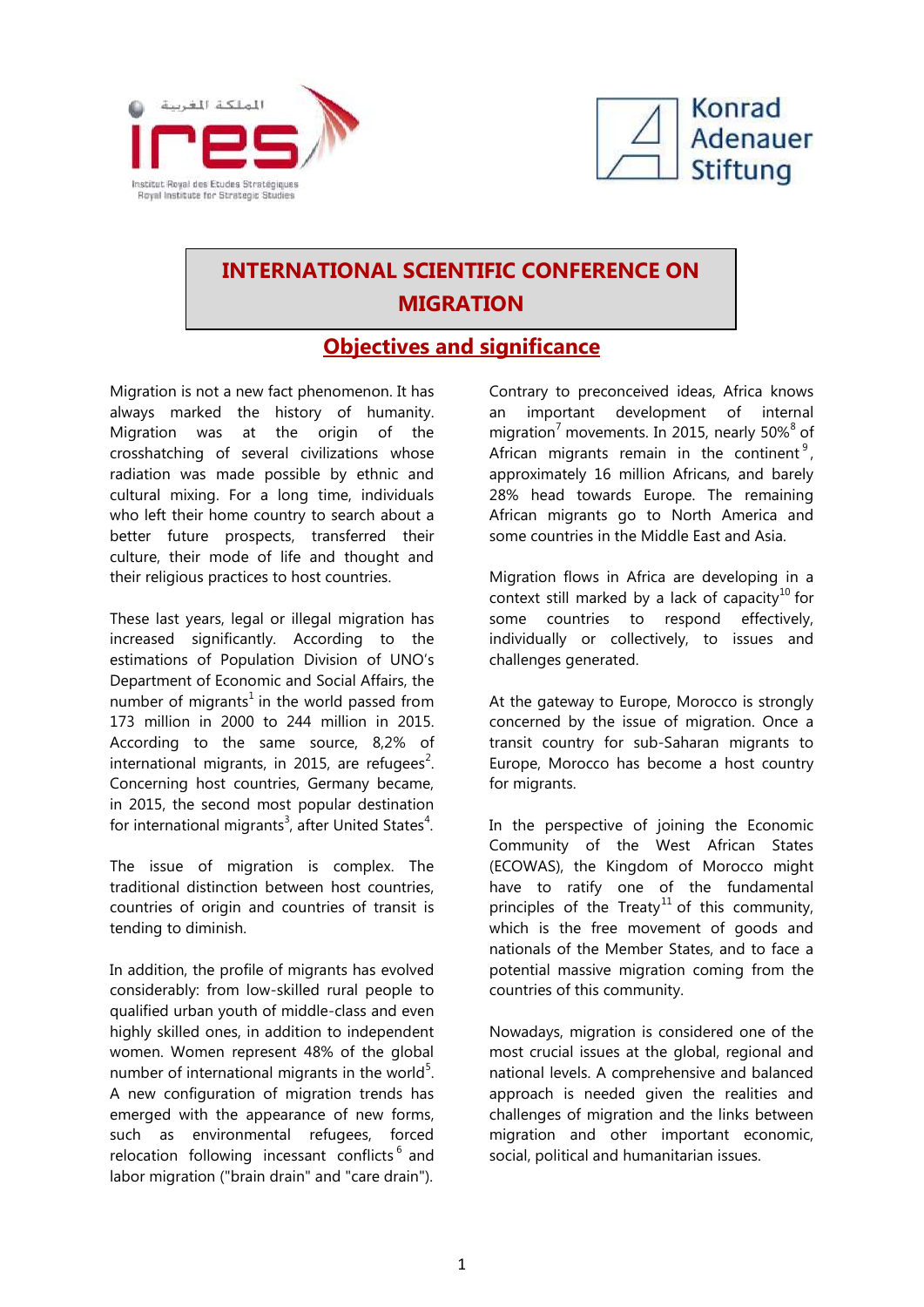In order to deepen the reflection on response strategies to the issues and challenges of migration in Africa, the Royal Institute for Strategic Studies (IRES) will organize, in collaboration with Konrad Adenauer Stiftung, Tuesday, 9th January 2018, an international meeting in which will take part institutional actors as well as national and foreign experts on migration issues in their multiple dimensions.

After an opening session that outlines the reviewed theme, the meeting will be held in four sessions:

- The first session will address the issues and keys to understanding new migration phenomena around the world and will present some international experiences that succeeded in managing migration issue.
- The second session will highlight an overview of intra-african migration and discuss strategies that are able to provide substantive answers to the migration issue within the continent.
- The third session will examine characteristics and issues of african migration to Europe.
- The fourth session will be dedicated to identifying global and specific challenges raised by migratory phenomena within ECOWAS, in the perspective of Morocco's accession to this community. The session will conclude with the proposal of innovative strategies that would enable the Kingdom to face these challenges.